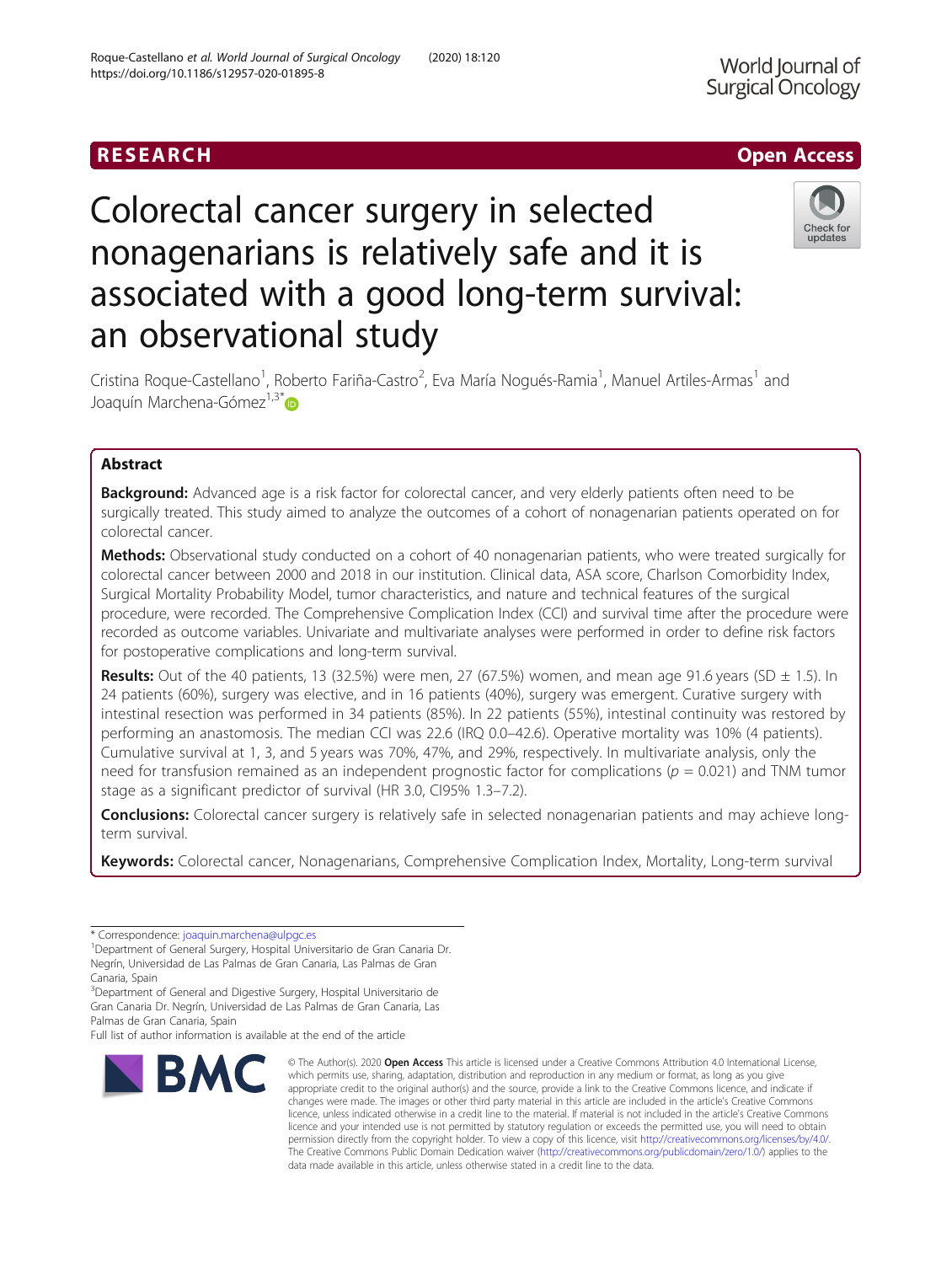# Introduction

People worldwide are living longer. Today, most people can expect to live into their sixties and beyond and life expectancy is gradually increasing. There is more than a 50% probability that by 2030, the national female life expectancy will break the 90-year barrier, a level that was deemed unattainable by some at the turn of the twenty-first century [\[1](#page-9-0)].

Age is a major risk factor for colorectal cancer (CRC), being the third most frequent in the adult population [[2](#page-9-0)]. The incidence of CRC increases with age, with a median age of diagnosis at about 70 years [\[3](#page-9-0)]. Specifically, CRC accounts for more than one fifth of the new cases of cancer in people aged 90 years or older. In fact, in women aged 90 or older, the most common sites of cancers are colorectal, breast, and lymphoma/leukemia. In nonagenarian men, CRC is the most frequently observed after prostate cancer [[4](#page-9-0)]. Cancer survival is largely determined by the receipt of a potentially curative treatment, which in the case of CRC is mainly surgery. In these patients, treatment options will depend essentially on the stage of the disease and the health status of patients, which is usually deter-mined by their age, comorbidity, and frailty [\[5](#page-9-0)].

It is necessary to highlight that the exclusion of older patients from randomized clinical trials has resulted in a lack of evidence-based guidelines [\[3](#page-9-0)]. In the past, nonagenarians with CRC were treated less aggressively because of their age and comorbidity. There was a certain reluctance to submit these patients to a surgical procedure, and some people even considered that no treatment was the best treatment option in this population [\[6\]](#page-9-0). Nevertheless, improvements in perioperative management and the development of laparoscopic colorectal surgery have provided great postoperative benefits in the elderly, especially in those older and debilitated. Actually, many of these studies that have shown favorable results regarding morbimortality have reported mainly octogenarian patients [[7](#page-9-0)], being few the series focused on nonagenarian patients.

Only five series have been reported in which nonagenarians with CRC have been exclusively included and most of them with a small number of patients  $[8-12]$  $[8-12]$  $[8-12]$  $[8-12]$  $[8-12]$ . Some other studies have differentiated the characteristics of nonagenarians but in the context of large series that mainly include octogenarians [[2](#page-9-0), [13](#page-10-0), [14](#page-10-0)].

The aim of this study was to analyze postoperative and long-term outcomes of a cohort of nonagenarians who underwent colorectal cancer surgery in our center, as well as to analyze the factors related to postoperative complications measured by the Comprehensive Complication Index (CCI) and long-term survival.

# Methodology

### Study design and participants

An observational and longitudinal study was conducted on a cohort of 40 nonagenarian patients who were consecutively treated surgically for CRC between 2000 and 2018 in our institution. The setting was a tertiary care hospital with a catchment population of approximately 400,000 inhabitants. Exclusion criteria included the non-operated nonagenarian patients and those whose clinical records or follow-up was incomplete or not available. The number and characteristics of the non-operated patients were not collected. The data were gathered from the hospital computerized diagnostic coding database and the review of all identified medical records.

#### Method

A complete clinical history and a preoperative anesthetic assessment were performed on patients who underwent elective surgery. The diagnosis of CRC was carried out by colonoscopy and biopsy. An extension study utilizing thoracoabdominal computed tomography was also performed. The day before surgery, anterograde colon mechanical preparation was implemented as well as preoperative antibiotic prophylaxis 30–60 min before the surgical intervention. Obviously, the patients who required emergency surgery did not meet the requirements mentioned above as colonoscopy, biopsy, and preoperative preparation, except for the antibiotic prophylaxis which was administered in all cases.

The following data were recorded:

# Clinical data

The clinical data recorded were age, sex, the American Society of Anesthesiology Physical Status Score (ASA-PS) [[15\]](#page-10-0) categorized as ASA-PS I-II vs ASA-PS III-IV, patient comorbidity measured by the Charlson Comorbidity Index [\[16](#page-10-0)] and Surgical Mortality Probability Model (S-MPM) [\[17](#page-10-0)].

The Charlson Comorbidity Index was calculated preoperatively in each patient using an electronic application [\[18\]](#page-10-0). This score includes 19 medical conditions assigned values of 1, 2, 3, or 6, with totals ranging from 0 to 37 points. In general, the absence of comorbidity is considered 0–1 point, low comorbidity 2 points, and high comorbidity  $\geq$  3 points. In this study, the Charlson Index was not adjusted for age, or for the prevalence of AIDS, as proposed Zavascki and Fusch [[19\]](#page-10-0), as there were no cases of this in the study population.

The Surgical Mortality Probability Model (S-MPM) [[17\]](#page-10-0) is a simple risk index for all-cause 30-day mortality for noncardiac surgery. The 9-point S-MPM was derived empirically and includes three risk factors: ASA physical status, emergency status, and surgery risk class. Patients with ASA physical statuses I, II, III, IV, or V were assigned either 0, 2, 4, 5, or 6 points, respectively; intermediate or high-risk procedures were assigned 1 or 2 points, respectively; and emergency procedures were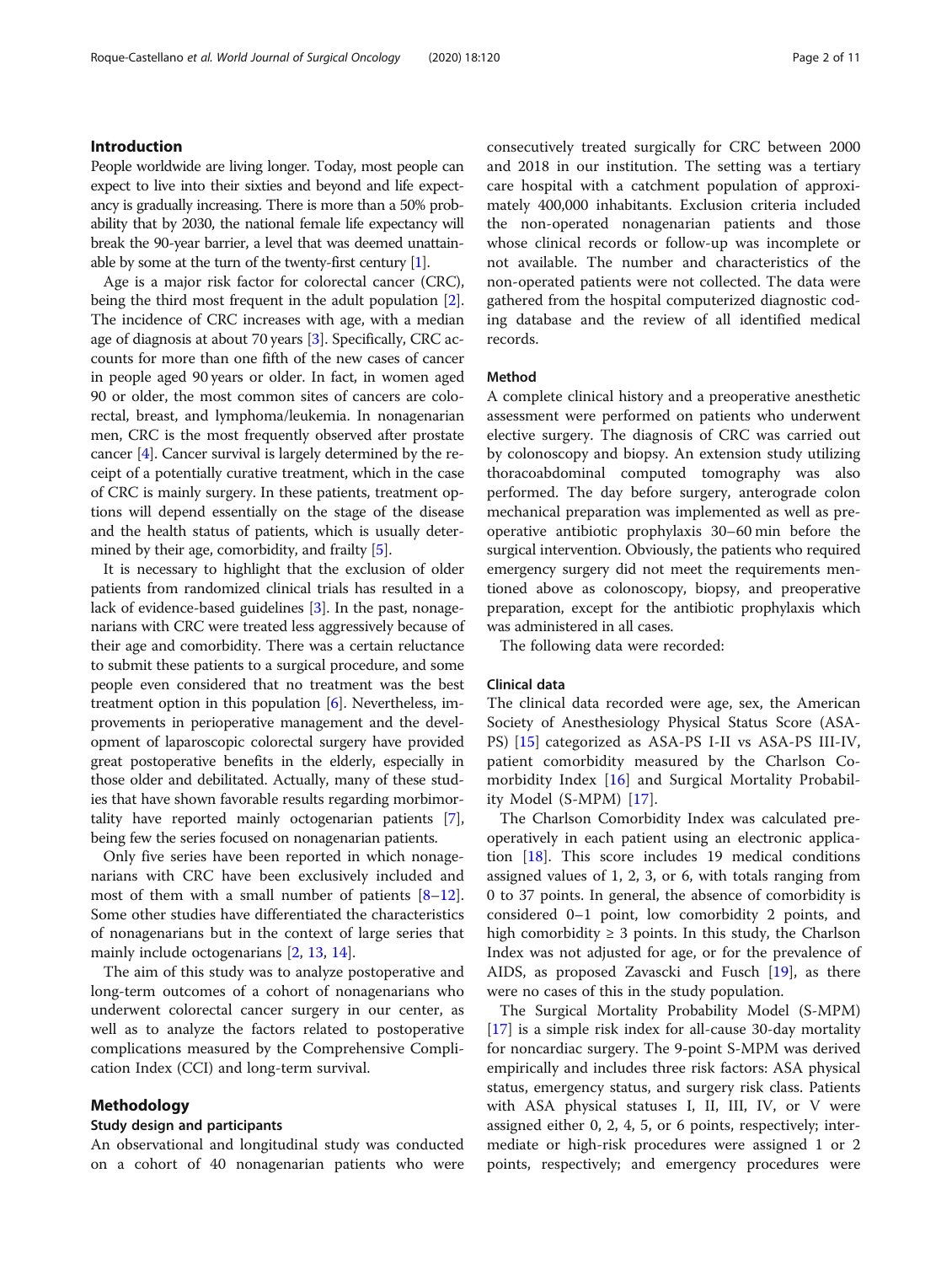assigned 1. The S-MPM score was categorized as class I  $(0-4 \text{ points})$ , class II (5–6 points), and class III (7–9 points).

## Surgical variables

Tumor location (right side vs left side), surgical site where the surgery was performed (colon or rectum), nature of the procedure (elective vs emergency surgery), intent of the surgical procedure (curative vs palliative surgery), performance of anastomosis, and the need for perioperative blood transfusion were the surgical variables. Emergency surgery was defined as surgery within 24 h of admission. Curative surgery was defined as macroscopically complete resection without invasion of the surgical margins at histological examination. Palliative surgery was defined as a surgical procedure designed to alleviate cancer-related symptoms and to prevent the appearance of complications. Based on the need for at least one red blood cell unit transfusion during or immediately before or after the procedure, the patients were classified as transfused or not transfused. The decision to transfuse was based on a liberal transfusion strategy, generally in patients with a hemoglobin concentration ≤ 9 g/dL.

# Postoperative complications

Postoperative complications were recorded and graded according to the Comprehensive Complication Index (CCI) [\[20\]](#page-10-0). This index is a novel metric of postoperative morbidity, integrating with a single formula, all complications by severity, ranging from 0 (uneventful course) to 100 (death) [\[21](#page-10-0)]. The scale represents an improvement on the Clavien-Dindo classification in terms of its association with clinical results. For analysis purposes, the variable was evaluated in two different situations: (a) no complications (CCI = 0) vs. complications (CCI = 1) and (b) as a continuous variable (CCI from 0 to 100).

#### Operative mortality

It was defined either as any death occurring within 30 days of surgery or any later death that was considered to be a direct consequence of a postoperative complication.

# Cancer stage (TNM)

Staging according to the 8th edition of the American Joint Committee on Cancer Staging was collected and categorized from stage I to stage IV.

# Long-term survival

It was considered as the period between the performance of the surgical procedure and death or the date of the last follow-up observation before the analysis if the subject was still alive. The mean follow-up of the cohort was 35 months, and the median follow-up was 21 months.

#### Statistical analysis

Data were analyzed using the statistical package SPSS 17.0 for Windows (SPSS, Chicago, IL, USA). First, a descriptive study of the sample was carried out. Categorical variables were expressed as frequencies and percentages, and the numerical variables by the mean and standard deviation or the median and interquartile range. The survival curves were constructed using the Kaplan-Meier method.

Next, a univariate analysis of both postoperative complications and long-term survival was performed. The sample was also separated into two groups: patients undergoing elective and curative surgery versus patients undergoing urgent and palliative surgery. Both groups were compared. The chi-square test or Fisher's test was used to compare categorical data. For continuous variables, the Mann-Whitney  $U$  test, or the Kruskal-Wallis test for nonparametric distributions, was used as appropriate. Linear regression was also used for comparing two continuous variables. Multivariate linear regression was performed on those variables associated with CCI in the univariate analysis to determine their prognostic significance.

In survival analysis, the differences between the survival curves were tested by the log-rank test or by the Tarone-Ware test as appropriate. The relative prognostic significance of the variables in predicting overall survival was assessed using multivariate Cox proportional hazards regression analysis. Hazard ratios were also calculated as association measurements using a Cox regression model. Statistical significance was defined as  $p < 0.05$ .

# **Results**

#### Descriptive analysis

Out of the 40 patients in the cohort, 13 (32.5%) were men and 27 (67.5%) were women ( $p < 0.001$ ), with a mean age of 91.6 years (SD  $\pm$  1.5 years). Most of the patients lived at home with at least a relative and/or caregiver. Only 3 patients (7.5%) were institutionalized. In 24 patients (60%), surgery was elective, and in 16 patients (40%), surgery was emergent.

Regarding risk scales, only 8 patients (20%) were classified as ASA I-II, and 32 patients (80%) were classified as ASA III-IV. Five patients (13%) were S-MPM grade I, 27 (67%) grade II, and 8 (20%) grade III. According to the Charlson Comorbidity Index, 8 patients (20%) had no comorbidity, 11 (28%) had low comorbidity, and 21 (52%) had high morbidity.

The neoplasm was located in the right colon in 19 cases (47.5%), in the transverse colon in 3 cases (7.5%), in the left colon in 14 cases (35%), and in the rectum in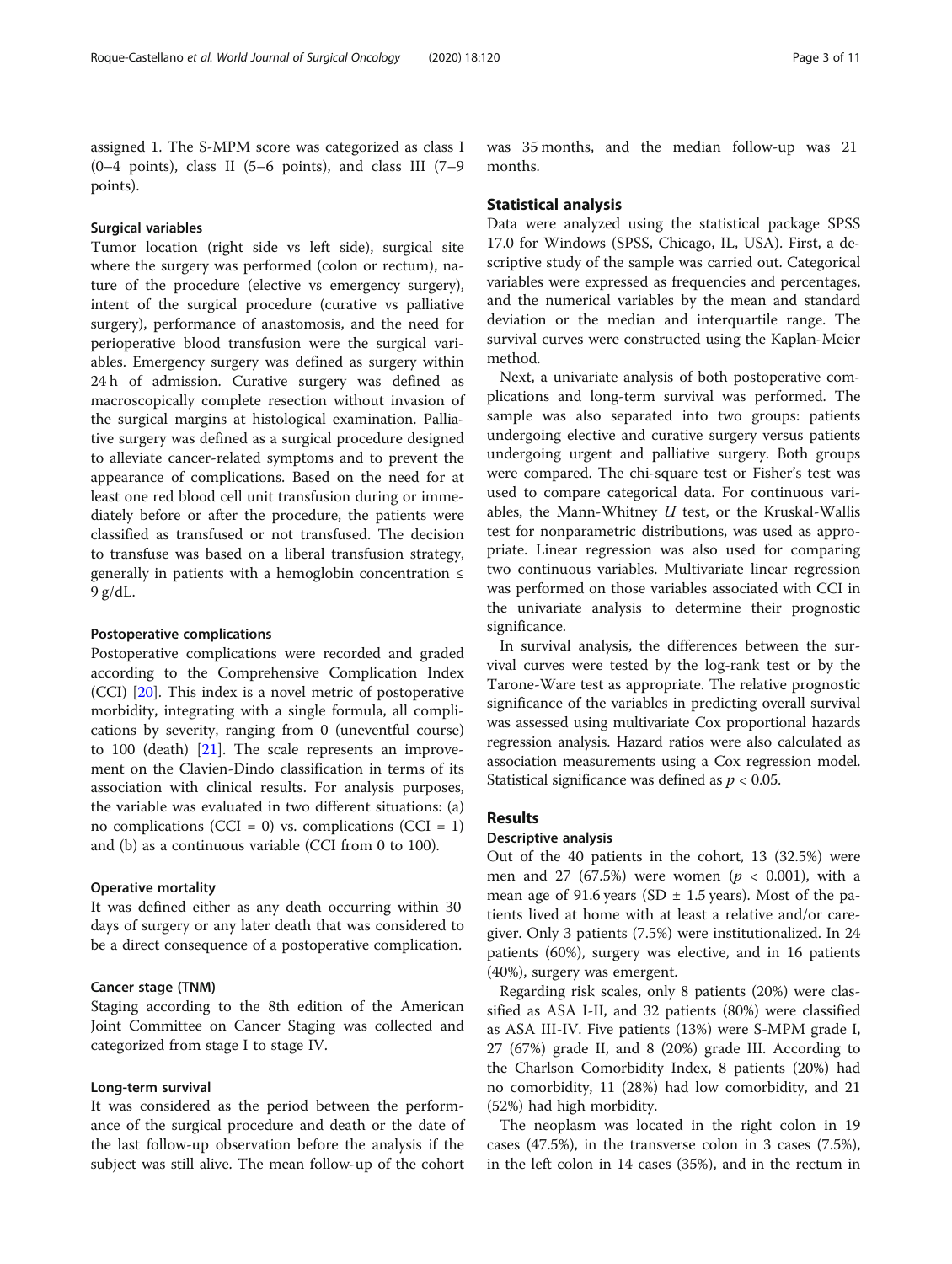4 cases (10%). Curative surgery was performed in 34 patients (85%), and palliative surgery was performed in 6 patients (15%), including 4 cases of rectal cancer in whom neoadjuvant chemoradiation therapy was not applied, and 2 patients with liver metastases. In all patients undergoing curative surgery, intestinal resection was performed. In 22 patients (55%), intestinal continuity was restored by performing an anastomosis, while in 18 cases (45%) no anastomosis was carried out. The anastomosis was performed in all patients in whom a right colectomy was performed except in one case, and no anastomosis was performed in all patients operated on for neoplasms in the left side of the colon except in 3 cases. Details of the surgical procedures are shown in Table 1.

In seven cases (17.5%), a laparoscopic approach was carried out to perform the surgical procedure.

Perioperatively, 19 patients (25.2 %) received at least one red blood transfusion. The need for transfusion was not significantly associated with comorbidity measured by the Charlson Index ( $p = 0.405$ ), but it was associated with the location of the neoplasm ( $p = 0.001$ ). Patients with malignancies of the right colon required significantly more transfusions than in patients with malignancies of the left colon (69.6% vs 17.6%).

With regard to cancer staging, 28 patients (70%) had non-disseminated disease (stages I–II), 8 patients (20%) were stage III, and 4 patients (10%) were stage IV. All stage IV patients had rectal cancer and underwent palliative surgery.

Only 12 patients (30%) were free of postoperative complications. The remaining 70% had some type of complication, although many of them were minor complications. The mean CCI was  $28.7$  ( $\pm$  30.0), and the median CCI was 22.6 (IQR 0.0–42.6). Most patients (57.5%) had a CCI score  $\leq$  30 (either no complications or minor complications), while 42.5% had serious complications including death. It was remarkable that all patients who reached a CCI score  $\geq 60$ , finally died.

Table 1 Operation types

| Operation                | N(%        |
|--------------------------|------------|
| Right colectomy          | 18 (45%)   |
| Extended right colectomy | 1(2.5%)    |
| Subtotal colectomy       | 1(2.5%)    |
| Transversectomy          | $2(5.0\%)$ |
| Sigmoidectomy            | 3(7.5%)    |
| Hartmann's procedure     | 9(22.5%)   |
| Trans-anal excision      | $2(5.0\%)$ |
| Defunctioning stoma      | 4 (10.0%)  |

In 20 patients (50%), surgical postoperative complications were registered, with postoperative ileus (19 cases) and wound infection (5 cases) being the most frequently observed. In the 22 patients in whom a primary anastomosis was performed, no suture dehiscence was recorded. Regarding non-surgical complications, which occurred in 18 patients (45%), renal failure (16 cases), confusional syndrome (11 cases), and non-fatal infections of different origins (8 cases), were the most frequently observed.

Operative mortality was 10% (4 patients), with three of them being operated on in an emergency setting. In the group of elective surgeries, only 1 patient (4.2%) died. Causes of death were multiorgan failure (2 cases), cardiogenic shock (1 case), and respiratory failure (1 case). Mean stay was 12.5 days  $(\pm 6.5 \text{ days})$ , and there was no need for reoperation in any patient.

At the end of the follow-up, 11 patients (27.5%) remained alive. Median survival was 26.9 months (IQR 84.4–8.8). Cumulative survival at 1, 3, and 5 years was 70%, 47%, and 29%, respectively (Fig. [1](#page-4-0)). The survival of the four patients with rectal cancer ranged from 8 months to 2.4 years, and only one of them remained alive at the end of follow-up.

All patients that were discharged returned to the same level of care before the admission at the hospital, but we could not gather information on either their postoperative functional status or their quality of life after the surgical procedure.

# Comparative analysis of the two groups

In 21 patients (52.5%), elective and curative surgeries were performed, while in 19 patients (47.5%) emergency and/or palliative surgery were carried out. The differences between both groups are shown in Table [2](#page-5-0). Significantly fewer anastomoses were performed in patients in whom palliative or emergency surgery was performed  $(p < 0.001)$ . The median long-term survival was also significantly lower ( $p = 0.034$ ) in these patients.

# Uni- and multivariate analysis

Univariate analysis of postoperative complications mea-sured by the CCI is shown in Table [3](#page-6-0). Age ( $p = 0.014$ ), palliative surgery ( $p = 0.002$ ), and need for transfusion ( $p$ < 0.001) were associated with CCI—palliative surgery, paradoxically, in a protective sense. By adjusting the three variables in a linear regression model, only transfusion remained as an independent prognostic factor for complications ( $p = 0.021$ ) (Table [4](#page-6-0)).

Univariate analysis of long-term survival is shown in Table [5.](#page-7-0) S-MPM score ( $p = 0.022$ , HR 2.4; CI95% 1.1– 5.2), emergency surgery ( $p = 0.022$ , HR 2.4; CI95% 1.1– 5.1), and TNM stage ( $p = 0.003$ , HR 3.2; CI95% 1.4–7.2) were associated with a long-term survival. The TNM tumor stage was the only variable that remained as a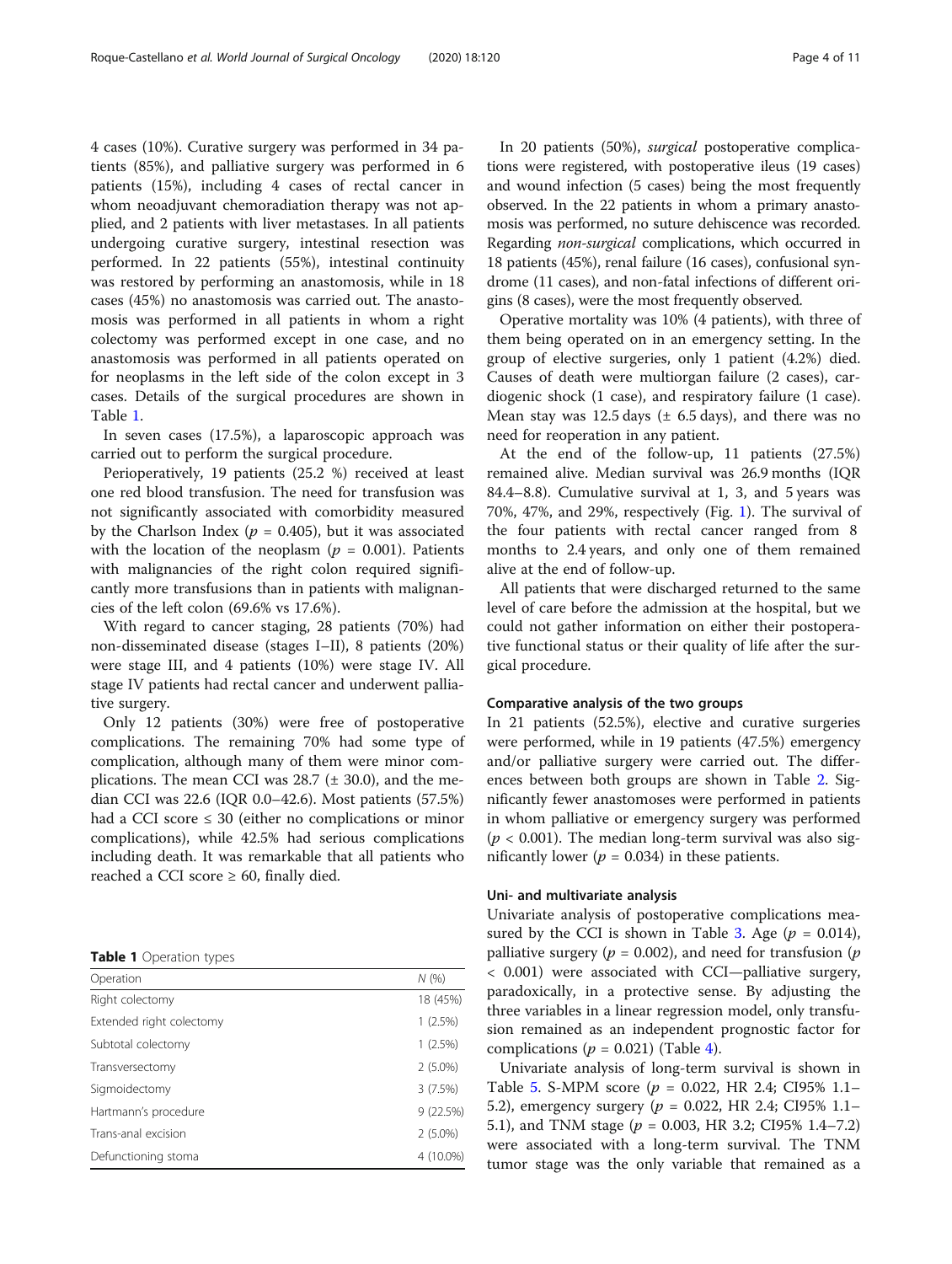<span id="page-4-0"></span>

significant predictor of survival in multivariate analysis (HR 3.0, CI95% 1.3–7.2) (Table [6\)](#page-7-0).

# **Discussion**

The elderly are already the most important group in medical oncology practice. The predictions of aging about this population allow us to foresee that in this age sector, cancer and its treatment will be a first-rate health problem in a few years [\[1](#page-9-0)]. The choice of treatment should be based on clinical status, tumor location, comorbidity, and frailty of the patients. In this age sector, this process must be highly individualized since chronological age is not always reflected in biological age.

This study demonstrates that, as is the case with younger patients, a certain number of selected nonagenarian patients with CRC should be considered for curative treatment. Although the postoperative complication rate was high (70%), the median CCI (22.6 points) was not so elevated, and the outcomes obtained in terms of operative mortality and long-term survival were acceptable, especially with elective surgery. Global operative mortality was 10% (4 patients), with the three of them being operated on in an emergency setting. Elective surgery mortality was 4.2%. These results are in accordance with other authors [\[8](#page-9-0), [10](#page-10-0), [12,](#page-10-0) [22](#page-10-0)], who have reported mortality rates oscillating between 2.1% [[8\]](#page-9-0) and 23% [[9\]](#page-10-0).

Concerning long-term outcomes, the median overall survival time after colorectal surgery was 26.9 months, which was quite higher than other studies [[11\]](#page-10-0) and similar to the 23.92 months reported by Chen et al. [\[12](#page-10-0)]. However, the 1-year overall survival rate of 70% reported here is slightly inferior to the 82.6% rate published by Schlichtemeier et al. [\[10](#page-10-0)], the series with the best longterm results. In the present study, in line with those published by other authors [\[8](#page-9-0)], one third of nonagenarian patients achieved a cumulative survival of 5 years after surgery.

Based on these results, we can support that surgical management of CRC in nonagenarians is associated with acceptable rates of morbidity, mortality, and long-term survival. Therefore, this population should not be denied definitive surgical intervention in both the elective and emergent setting  $[11]$  $[11]$ , even though emergency surgery is subject to high mortality.

Age has long been considered one of the most important risk factors for postoperative adverse events [[3,](#page-9-0) [8](#page-9-0)]. The limits of the functional reserve of the organs and tissues in the elderly patient are very narrow and are often exceeded clearly during the perioperative period. In fact, in our series, age was statistically associated with postoperative complications measured by CCI. However, age lost its significance in multivariate analysis and it was not also related to long-term survival. This suggests that other conditions must also be taken into account in predicting worse outcomes in these patients.

Frailty has been proposed as a good predictor of postoperative complications in the elderly patient undergoing a major gastrointestinal procedure [[23\]](#page-10-0), but this variable could not be collected due to the retrospective nature of our study. Comorbidity measured by the Charlson Comorbidity Index in the general population has been related to anastomotic leak, postoperative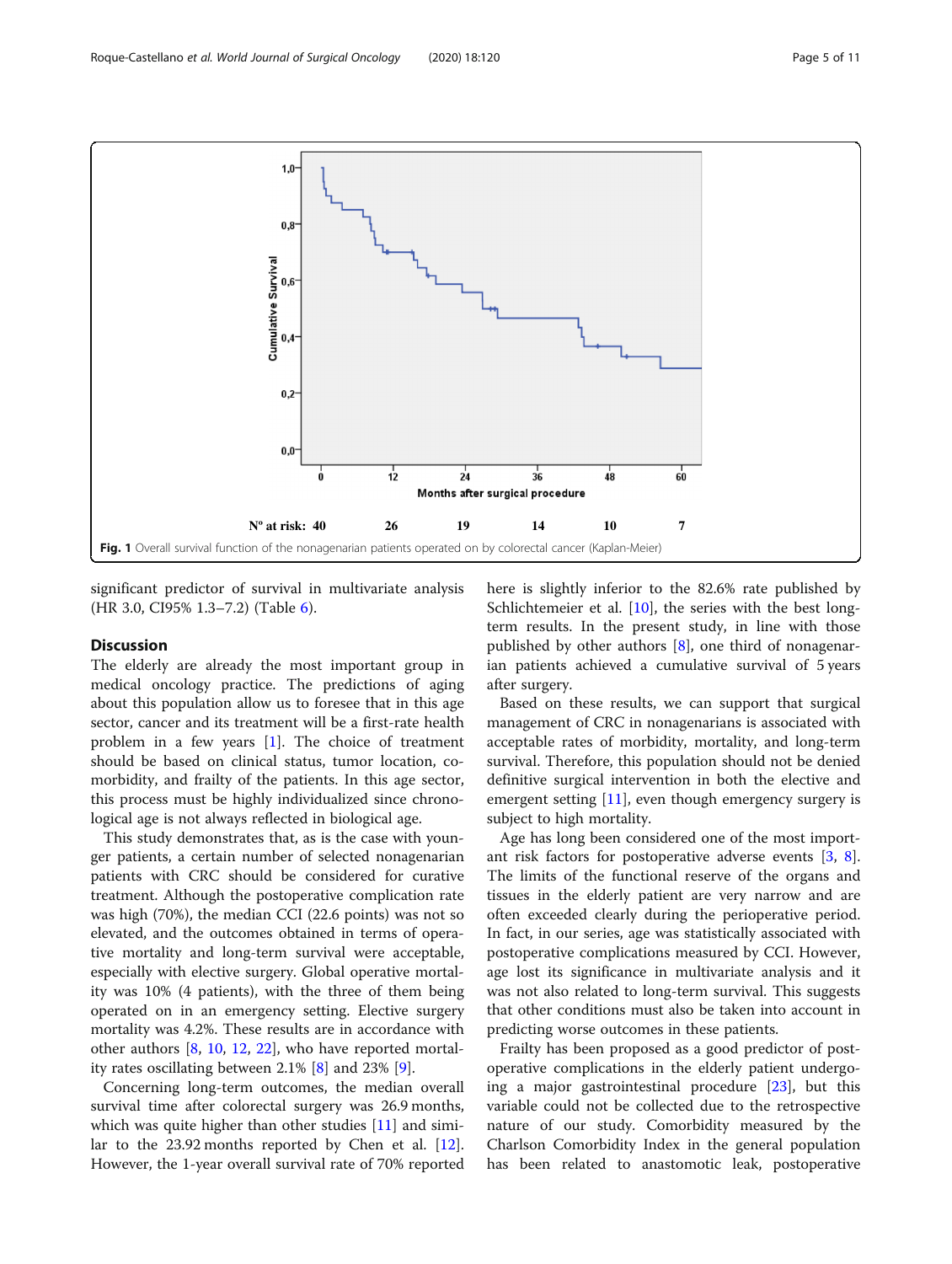|                                                                                                                                                                                                                                                                                                                                                                                                                              | Total            | Elective and curative surgery<br>21 (52.5%) | Palliative and/or emergency surgery<br>19 (47.5%) | $\overline{p}$ |
|------------------------------------------------------------------------------------------------------------------------------------------------------------------------------------------------------------------------------------------------------------------------------------------------------------------------------------------------------------------------------------------------------------------------------|------------------|---------------------------------------------|---------------------------------------------------|----------------|
| Age (mean $\pm$ SD)                                                                                                                                                                                                                                                                                                                                                                                                          | $91.6 (\pm 1.5)$ | 91.5 ( $\pm$ 1.6)                           | $91.7 (\pm 1.4)$                                  | 0.737          |
| Gender                                                                                                                                                                                                                                                                                                                                                                                                                       |                  |                                             |                                                   | 0.427          |
| Man                                                                                                                                                                                                                                                                                                                                                                                                                          | 13 (32%)         | 8 (38.1%)                                   | 5 (26.3%)                                         |                |
| Woman                                                                                                                                                                                                                                                                                                                                                                                                                        | 27 (68%)         | 13 (61.9%)                                  | 14 (73.7%)                                        |                |
| Institutionalized                                                                                                                                                                                                                                                                                                                                                                                                            | 3(7.5%)          | $0(0.0\%)$                                  | 3 (15.8%)                                         | 0.098          |
| ASA                                                                                                                                                                                                                                                                                                                                                                                                                          |                  |                                             |                                                   | 0.874          |
| $\left\vert -\right\vert$                                                                                                                                                                                                                                                                                                                                                                                                    | 8 (20%)          | 4 (19.0%)                                   | 4 (21.1%)                                         |                |
| $III - IV$                                                                                                                                                                                                                                                                                                                                                                                                                   | 32 (80%)         | 17 (81.0%)                                  | 15 (78.9%)                                        |                |
| S-MPM                                                                                                                                                                                                                                                                                                                                                                                                                        |                  |                                             |                                                   | 0.031          |
|                                                                                                                                                                                                                                                                                                                                                                                                                              | 5 (13%)          | 3 (14.3%)                                   | 2 (10.5%)                                         |                |
| $\label{eq:1} \prod_{i=1}^n \alpha_i \, \prod_{i=1}^n \alpha_i \, \prod_{i=1}^n \alpha_i \, \prod_{i=1}^n \alpha_i \, \prod_{i=1}^n \alpha_i \, \prod_{i=1}^n \alpha_i \, \prod_{i=1}^n \alpha_i \, \prod_{i=1}^n \alpha_i \, \prod_{i=1}^n \alpha_i \, \prod_{i=1}^n \alpha_i \, \prod_{i=1}^n \alpha_i \, \prod_{i=1}^n \alpha_i \, \prod_{i=1}^n \alpha_i \, \prod_{i=1}^n \alpha_i \, \prod_{i=1}^n \alpha_i \, \prod_{$ | 27 (67%)         | 18 (85.7%)                                  | 9 (47.4%)                                         |                |
| $\left\vert \right\vert \right\vert$                                                                                                                                                                                                                                                                                                                                                                                         | 8 (20%)          | $0(0.0\%)$                                  | 8 (42.1%)                                         |                |
| Charlson Comorbidity Index                                                                                                                                                                                                                                                                                                                                                                                                   |                  |                                             |                                                   | 0.065          |
| No                                                                                                                                                                                                                                                                                                                                                                                                                           | 8 (20%)          | $2(9.5\%)$                                  | 6 (31.6%)                                         |                |
| Low                                                                                                                                                                                                                                                                                                                                                                                                                          | 11 (28%)         | 5 (23.8%)                                   | 6 (31.6%)                                         |                |
| High                                                                                                                                                                                                                                                                                                                                                                                                                         | 21 (52%)         | 14 (66.7%)                                  | 7 (36.8%)                                         |                |
| Neoplasm location                                                                                                                                                                                                                                                                                                                                                                                                            |                  |                                             |                                                   | 0.061          |
| Right side <sup>a</sup>                                                                                                                                                                                                                                                                                                                                                                                                      | 23 (58%)         | 15 (71.4%)                                  | 8 (42.1%)                                         |                |
| Left side                                                                                                                                                                                                                                                                                                                                                                                                                    | 17 (42%)         | 6 (28.6%)                                   | 11 (57.9%)                                        |                |
| Anastomosis                                                                                                                                                                                                                                                                                                                                                                                                                  |                  |                                             |                                                   | < 0.001        |
| No                                                                                                                                                                                                                                                                                                                                                                                                                           | 18 (45%)         | 3 (14.3%)                                   | 15 / 78.9%)                                       |                |
| Yes                                                                                                                                                                                                                                                                                                                                                                                                                          | 22 (55%)         | 18 (85.7%)                                  | 4 (21.1%)                                         |                |
| Transfusion                                                                                                                                                                                                                                                                                                                                                                                                                  |                  |                                             |                                                   | 0.055          |
| <b>No</b>                                                                                                                                                                                                                                                                                                                                                                                                                    | 21 (53%)         | 8 (38.1%)                                   | 13 (68.4%)                                        |                |
| Yes                                                                                                                                                                                                                                                                                                                                                                                                                          | 19 (47%)         | 13 (61.9%)                                  | 6 (31.6%)                                         |                |
| TNM stage                                                                                                                                                                                                                                                                                                                                                                                                                    |                  |                                             |                                                   | 0.112          |
| $\left\vert -\right\vert \right\vert$                                                                                                                                                                                                                                                                                                                                                                                        | 28 (70%)         | 17 (81.0%)                                  | 11 (57.9%)                                        |                |
| $III - IV$                                                                                                                                                                                                                                                                                                                                                                                                                   | 12 (30%)         | 4 (19.0%)                                   | 8 (42.1%)                                         |                |
| CCI (median-IQR)                                                                                                                                                                                                                                                                                                                                                                                                             | 22.6 (0.0-42.6)  | 22.6 (10.5-34.1)                            | 12.2 (0.0-54.9)                                   | 0.748          |
| Operative mortality                                                                                                                                                                                                                                                                                                                                                                                                          | 4 (10.0%)        | $1(4.8\%)$                                  | 3 (15.8%)                                         | 0.246          |
| Median survival in months (IQR)                                                                                                                                                                                                                                                                                                                                                                                              | 26.8 (84.4-26.5) | 49.9 (99.8-19.1)                            | 17.5 (29.3-8.4)                                   | 0.034          |

<span id="page-5-0"></span>Table 2 Comparative analysis between the group of patients in whom elective and curative surgery was performed, and the group of patients in whom palliative and/or emergency surgery were carried out

<sup>a</sup>Including transverse colon location

complications and death in Chinese patients [[24\]](#page-10-0), but there are not published data focused on this topic specifically in nonagenarians. In a previously reported study [[25\]](#page-10-0), we found that ASA score and emergency surgery were the most significant factors for operative mortality in a general nonagenarian population, but these variables lost their predictive value for postoperative complications in this subgroup of nonagenarian patients operated on for CRC. Other authors [[13\]](#page-10-0) have also reported than older age, higher ASA score, anemia, and lower serum albumin increased postoperative complications. Probably because of the small sample size, these variables and

other contributing factors, such as surgical risk according to S-MPM score, and even emergent surgery, were not related to CCI in the present series.

The stage of the disease also did not contribute to raising the morbidity rate, contrary to what was published by other authors [\[8](#page-9-0)]. In our series, in those patients who underwent surgery with advanced stages, palliative procedures were only performed. These palliative procedures were accompanied by a few postoperative complications in this very elderly population. However, tumor extension was strongly related to long-term survival.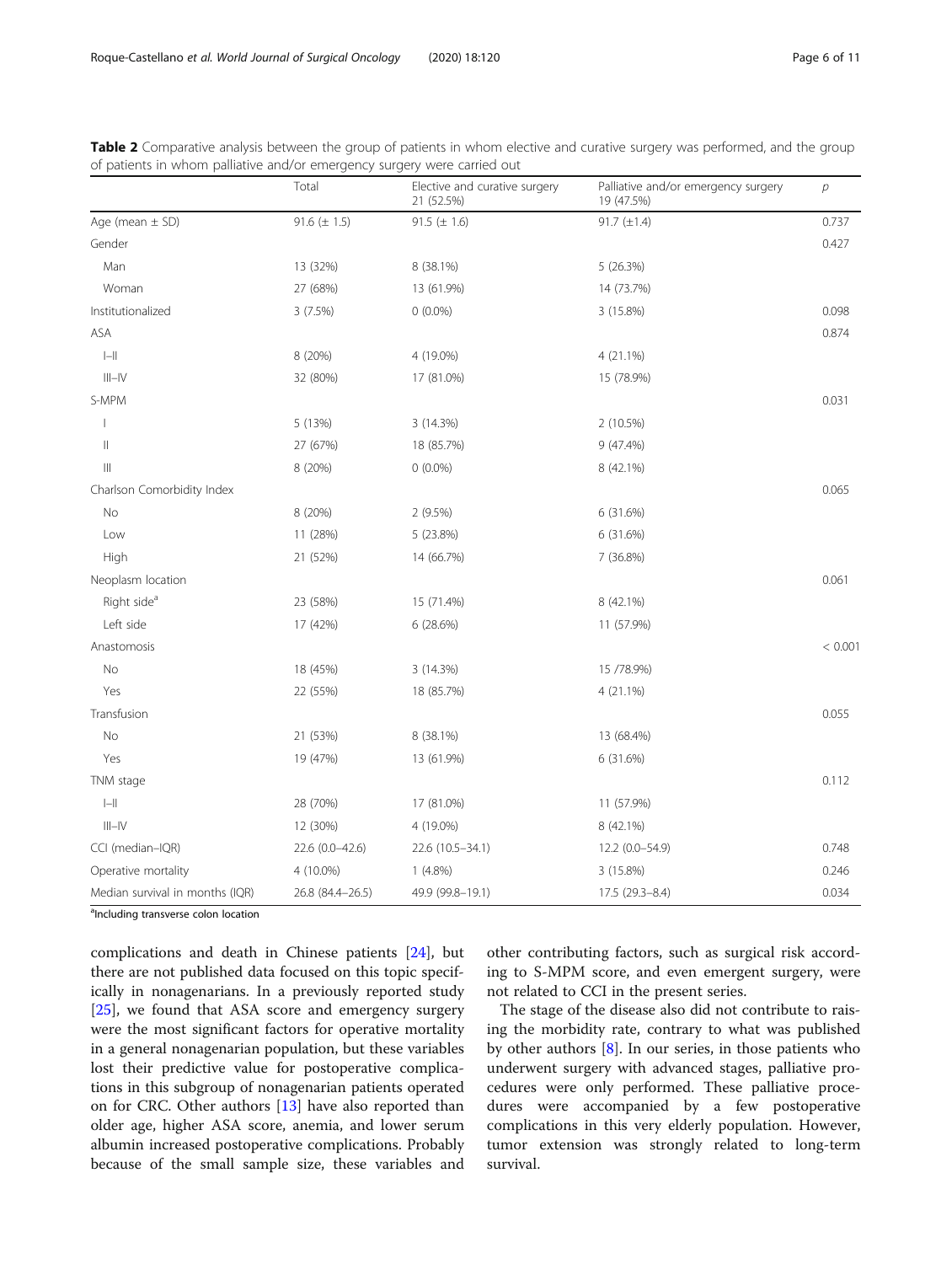| Risk factors                                              | Total               | Complications          |                           | CCI $0/1$ ( $p$ value) | Median CCI                         | CCI 0-100   |
|-----------------------------------------------------------|---------------------|------------------------|---------------------------|------------------------|------------------------------------|-------------|
|                                                           | $n = 40$            | No $(n = 12)$<br>(30%) | Yes ( $n = 28$ )<br>(70%) |                        | (IQR)<br>22.6 (0.0-42.6)           | $(p$ value) |
| Age (mean $\pm$ SD)                                       | 91.6 $(\pm 1.5)$    | 91.1 $(\pm 1.2)$       | 91.8 $(\pm 1.6)$          | 0.110                  | $\overline{\phantom{0}}$           | $0.014^{b}$ |
| Gender                                                    |                     |                        |                           |                        |                                    |             |
| Man                                                       | 13 (32%)            | 3 (25.0%)              | 10 (35.7%)                | 0.507                  | 22.6 (4.4-77.5)                    | 0.391       |
| Woman                                                     | 27 (68%)            | 9 (75.0%)              | 18 (64.7%)                |                        | 22.6 (0.0-36.2)                    |             |
| ASA                                                       |                     |                        |                           |                        |                                    |             |
| $\left\vert -\right\vert$<br>$\vert\vert\vert-\vert\vert$ | 8 (20%)<br>32 (80%) | 3 (25.0%)<br>9 (75.0%) | 5 (17.9%)<br>23 (82.1%)   | 0.605                  | 15.7 (0.0-39.2)<br>23.4 (0.0-43.7) | 0.475       |
| S-MPM                                                     |                     |                        |                           |                        |                                    |             |
| J                                                         | 5 (13%)             | 2 (16.7%)              | 3 (10.7%)                 | 0.673                  | 22.6 (0.0-61.3)                    | 0.390       |
| $\parallel$                                               | 27 (67%)            | 8 (66.7%)              | 19 (67.9%)                |                        | 22.6 (0.0-32.0)                    |             |
| $\  \ $                                                   | 8 (20%)             | 2 (16.7%)              | 6 (21.4%)                 |                        | 45.6 (2.2-89.7)                    |             |
| Charlson Comorbidity Index                                |                     |                        |                           |                        |                                    |             |
| No                                                        | 8 (20%)             | $2(5.0\%)$             | 6 (21.4%)                 | 0.631                  | 33.7 (2.2-56.7)                    | 0.698       |
| Low                                                       | 11 (28%)            | 5 (41.7%)              | 6 (21.4%)                 |                        | $8.7(0.0-100)$                     |             |
| Hlgh                                                      | 21 (52%)            | 5 (41.7%)              | 16 (57.1%)                |                        | $22.6(6.1 - 34.1)$                 |             |
| Neoplasm location                                         |                     |                        |                           |                        |                                    |             |
| Right side <sup>a</sup>                                   | 23 (58%)            | 3 (25.0%)              | 20 (71.4%)                | 0.006                  | 30.0 (20.9-50.7)                   | 0.015       |
| Left side                                                 | 17 (42%)            | 9 (75.0%)              | 8 (28.6%)                 |                        | $0.0 (0.0 - 26.7)$                 |             |
| Type of surgery                                           |                     |                        |                           |                        |                                    |             |
| elective                                                  | 24 (60%)            | 7 (58.3%)              | 17 (60.7%)                | 0.919                  | 22.6 (0.0-31.7)                    | 0.576       |
| emergency                                                 | 16 (40%)            | 5 (41.7%)              | 11 (39.3%)                |                        | 23.4 (0.0-57.8)                    |             |
| Intent of surgery                                         |                     |                        |                           |                        |                                    | 0.002       |
| Curative                                                  | 34 (85%)            | 7 (58.3%)              | 27 (96.4%)                | 0.006                  | 27.5 (8.7-47.3)                    |             |
| Palliative                                                | 6 (15%)             | 5(41.7%)               | $1(3.6\%)$                |                        | $0.0 (0.0 - 3.1)$                  |             |
| Anastomosis                                               |                     |                        |                           |                        |                                    |             |
| No                                                        | 18 (45%)            | 8 (66.7%)              | 10 (35.7%)                | 0.070                  | 10.5 (0.0-40.9)                    | 0.325       |
| Yes                                                       | 22 (55%)            | 4 (33.3%)              | 18 (64.3%)                |                        | 23.4 (17.9-45.1)                   |             |
| Transfusion                                               |                     |                        |                           |                        |                                    |             |
| No                                                        | 21 (53%)            | 12 (100.0%)            | $9(32.1\%)$               | < 0.001                | $0.0$ $(0.0-21.8)$                 | < 0.001     |
| Yes                                                       | 19 (47%)            | $0(0.0\%)$             | 19 (67.9%)                |                        | 32.0 (24.2-54.9)                   |             |
| TNM stage                                                 |                     |                        |                           |                        |                                    |             |
| $\left\vert -\right\vert$                                 | 28 (70%)            | 8 (66.7%)              | 20 (71.4%)                | 0.763                  | 22.6 (0.0-36.2)                    | 0.493       |
| $III - IV$                                                | 12 (30%)            | 4 (33.3%)              | 8 (28.6%)                 |                        | 26.7 (0.0-88.7)                    |             |

<span id="page-6-0"></span>Table 3 Univariate analysis of risk factors for CCI (Comprehensive Complications Index) 0/1 (no complications vs. complications), and CCI 0–100 score

<sup>1</sup> Including transverse colon location

b Linear regression

# Table 4 Multivariate analysis (linear regression) of risk factors associated with Comprehensive Complication Index

|                    | Unstandardized Coefficients |            | Standardized Coefficients |         | D     | 95%Cl for $B$    |
|--------------------|-----------------------------|------------|---------------------------|---------|-------|------------------|
|                    | B                           | Std. error | Beta                      |         |       |                  |
| Constant           | $-504.97$                   | 253.44     |                           | $-1.99$ | 0.054 | $-1018.9 - 9.02$ |
| Age                | 5.55                        | 2.77       | 0.274                     | 2.00    | 0.053 | $-0.07-11.17$    |
| Palliative surgery | 17.68                       | 11.97      | 0.213                     | 1.48    | 0.148 | $-6.59 - 41.95$  |
| Transfusion        | 21.29                       | 8.83       | 0.359                     | 2.41    | 0.021 | 3.38-39.21       |

 $B$  regression coefficient,  $t$  test statistic,  $CI$  confidence interval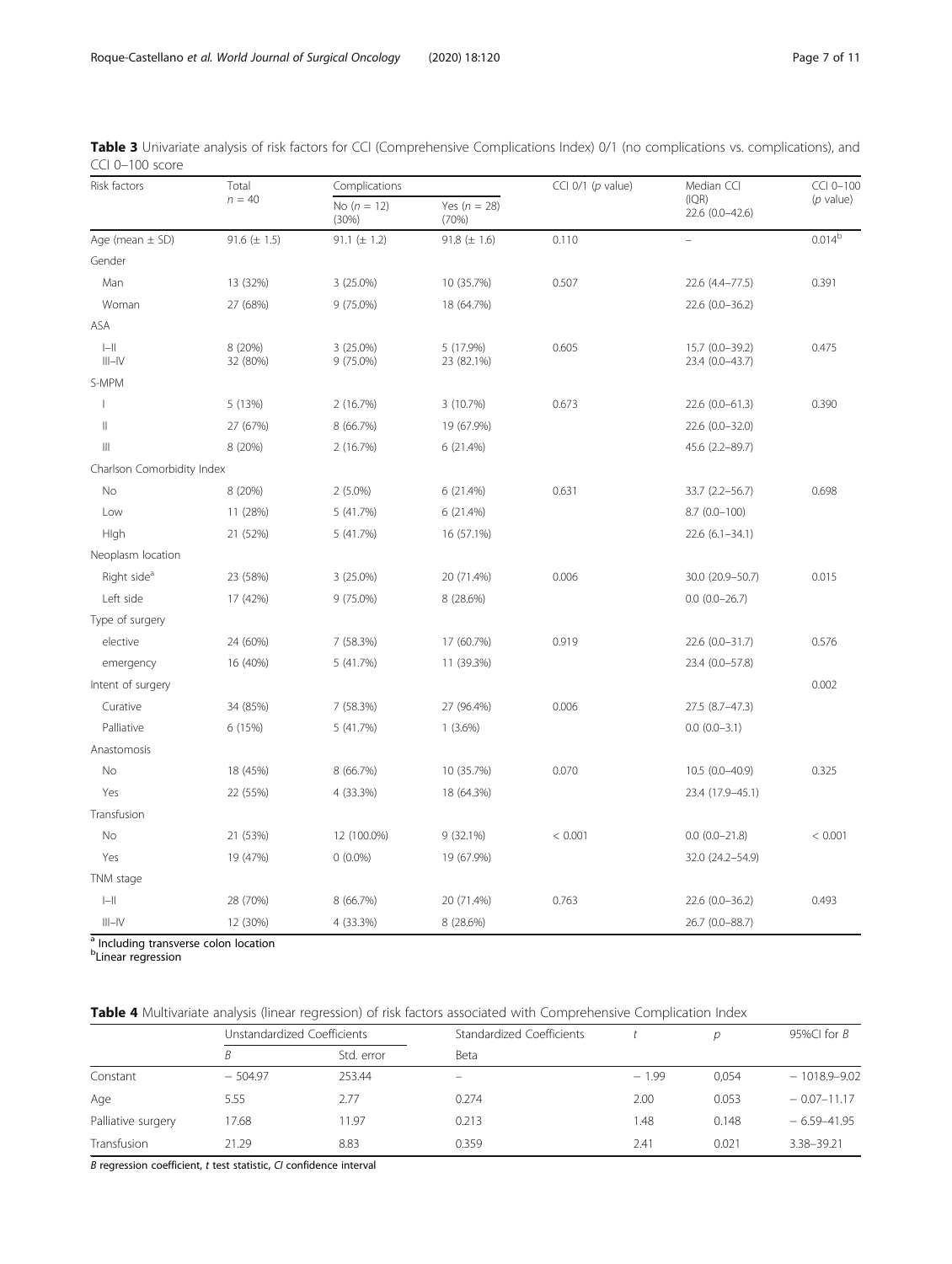|                                       | Total $(n = 40)$ | Alives $(n = 11)$ (28%) | Deaths ( $n = 29$ ) (72%) | $\overline{p}$ | HR (95%CI)        |
|---------------------------------------|------------------|-------------------------|---------------------------|----------------|-------------------|
| Age (mean $\pm$ SD)                   | 91.6 $(\pm 1.5)$ | 91.5 ( $\pm$ 1.1)       | 91.7 $(\pm 1.6)$          | 0.310          | $1.1 (0.9 - 1.4)$ |
| Gender                                |                  |                         |                           |                |                   |
| Man                                   | 13 (32%)         | 3 (23%)                 | 10 (77%)                  | 0.134          | $0.6(0.2 - 1.2)$  |
| Woman                                 | 27 (68%)         | 8 (30%)                 | 19 (70%)                  |                |                   |
| ASA                                   |                  |                         |                           |                |                   |
| $\left\vert -\right\vert \right\vert$ | 8 (20%)          | 4 (50%)                 | 4 (50%)                   | 0.261          | $1.8(0.6-5.3)$    |
| $\vert\vert\vert-\vert\vert$          | 32 (80%)         | 7(22%)                  | 25 (78%)                  |                |                   |
| S-MPM                                 |                  |                         |                           |                |                   |
|                                       | 5 (13%)          | 2(40%)                  | 3(60%)                    | 0.022          | $2.4(1.1-5.2)$    |
| $\vert\vert$                          | 27 (67%)         | 8 (30%)                 | 19 (70%)                  |                |                   |
| $\left\vert \right\vert \right\vert$  | 8 (20%)          | 1(13%)                  | 7 (87%)                   |                |                   |
| Charlson Comorbidity Index            |                  |                         |                           |                |                   |
| No                                    | 8 (20%)          | 3 (38%)                 | 5 (62%)                   | 0.787          | $0.9(0.5-1.4)$    |
| Low                                   | 11 (28%)         | 2 (18%)                 | 9 (82%)                   |                |                   |
| High                                  | 21 (52%)         | 6 (29%)                 | 15 (71%)                  |                |                   |
| Neoplasm location                     |                  |                         |                           |                |                   |
| Right side*                           | 23 (58%)         | 7 (30%)                 | 16 (70%)                  | 0.536          | $1.3(0.6-2.7)$    |
| Left side                             | 17 (42%)         | 4 (24%)                 | 13 (76%)                  |                |                   |
| Type of surgery                       |                  |                         |                           |                |                   |
| Elective                              | 24 (60%)         | 8 (33%)                 | 16 (67%)                  | 0.022          | $2.4(1.1-5.1)$    |
| Emergency                             | 16 (40%)         | 3 (19%)                 | 13 (81%)                  |                |                   |
| Intent of surgery                     |                  |                         |                           |                |                   |
| Curative                              | 34 (85%)         | 9 (27%)                 | 25 (73%)                  | 0.800          | $0.9(0.3-2.6)$    |
| Palliative                            | 6 (15%)          | 2 (33%)                 | 4 (67%)                   |                |                   |
| Anastomosis                           |                  |                         |                           |                |                   |
| No                                    | 18 (45%)         | 5 (28%)                 | 13 (72%)                  | 0.099          | $0.5(0.2 - 1.1)$  |
| Yes                                   | 22 (55%)         | 6 (27%)                 | 16 (73%)                  |                |                   |
| Transfussion                          |                  |                         |                           |                |                   |
| No                                    | 21 (53%)         | 7 (33%)                 | 14 (67%)                  | 0.556          | $1.3(0.6-2.6)$    |
| Yes                                   | 19 (47%)         | 4 (21%)                 | 15 (79%)                  |                |                   |
| TNM stage                             |                  |                         |                           |                |                   |
| $\left\vert -\right\vert \right\vert$ | 28 (70%)         | 11 (39%)                | 17 (61%)                  | 0.003          | $3.2(1.4 - 7.2)$  |
| $\vert\vert\vert-\vert\vert$          | 12 (30%)         | $0(0\%)$                | 12 (100%)                 |                |                   |

<span id="page-7-0"></span>Table 5 Univariate analysis of long-term survival

HR hazard ratio

\*Including transverse colon location

| <b>Table 6</b> Multivariate analysis (Cox regression) of risk factors |  |
|-----------------------------------------------------------------------|--|
| associated with a long-term survival                                  |  |

|  |  | SE Wald $p$ HR 95%CI for HR<br>0.381 0.401 0.906 0.341 1.46 0.67-3.21<br>Emergency surgery 0.454 0.468 0.939 0.333 1.57 0.63-3.94<br>0.963 0.436 4.886 0.027 2.62 1.12-6.15 |
|--|--|-----------------------------------------------------------------------------------------------------------------------------------------------------------------------------|

B regression coefficient, SE standard error, Wald test statistic, HR hazard ratio, CI confident interval

In this specific group, only the need for blood transfusion was an independent prognostic factor for postoperative complications. This finding could be considered predictable, since the need for blood transfusion would reflect per se the existence of intraoperative complications in many cases. However, in most of our patients, the indication for transfusion was not operative blood loss. Anemia is quite frequently diagnosed in older individuals and constitutes a complex problem. Nutritional deficiency anemias, bleeding anemias, secondary anemias to chronic inflammation status or chronic kidney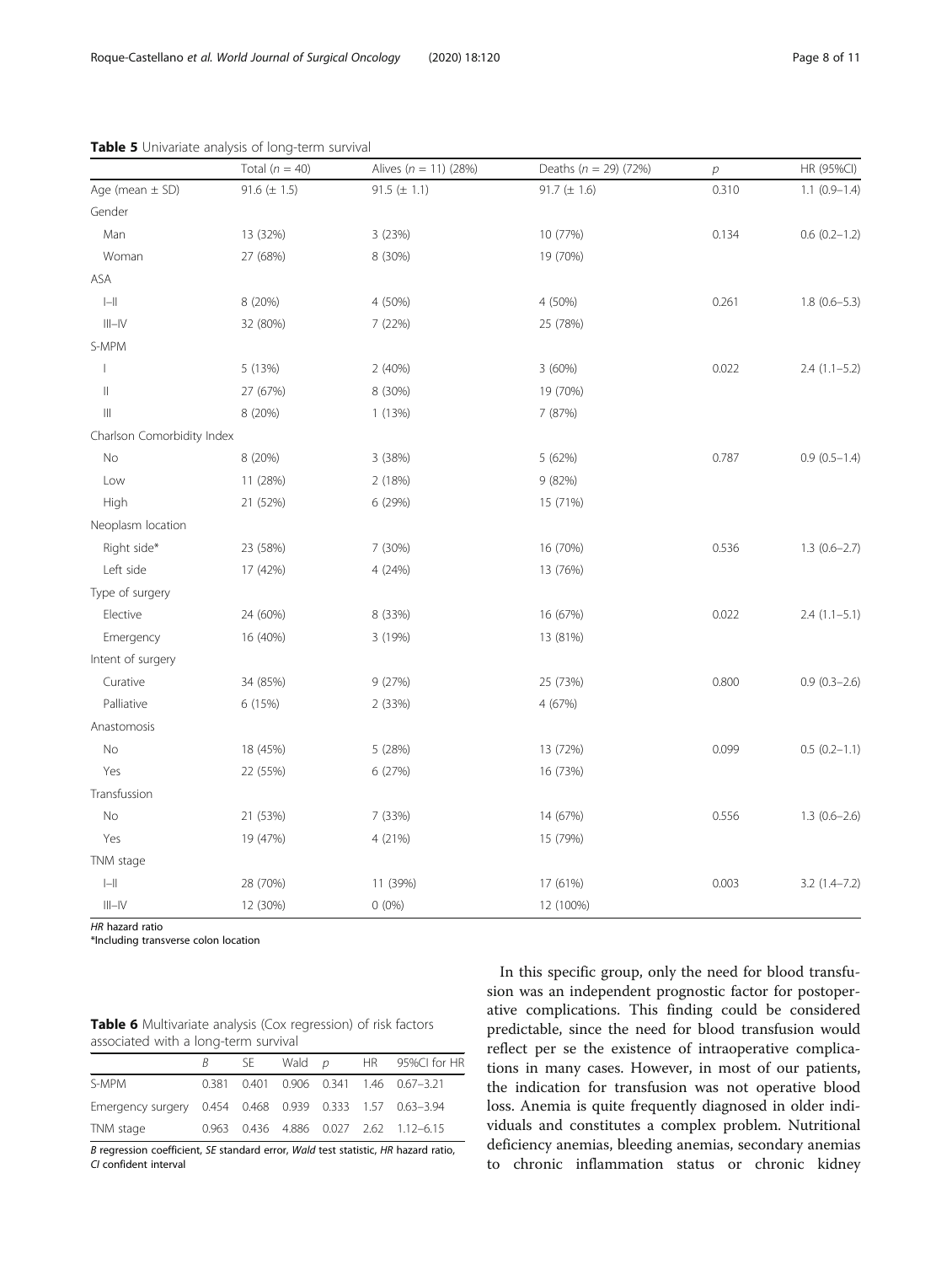disease, clonal anemias, and unexplained anemias, are common in the elderly [\[26](#page-10-0)]. Several studies have linked transfusions with many negative outcomes including death in older patients [[27](#page-10-0), [28](#page-10-0)]. Ferraris et al. [[29\]](#page-10-0) analyzed 8728 non-vascular thoracic operations in patients from 173 hospitals. They found that transfusion of 1 or 2 units of red blood cells increased the risk of composite morbidity, pulmonary complications, systemic sepsis, wound complications, and postoperative length of stay as compared with those who did not receive transfusions. It is not known what is really dangerous, the anemia or the transfusion itself [[30\]](#page-10-0), but what is remarkable is that in nonagenarians, these undesirable effects may become even more evident.

There are no previous reports of postoperative morbidity after colorectal surgery using the CCI in these elderly patients. Most of the reported postoperative complications are based on the Clavien-Dindo classification, which considers only the most serious event and underestimates postoperative morbidity as a whole [\[31](#page-10-0)]. Previous studies have described relatively high rates of morbidity in the elderly, except Yag et al. [[8\]](#page-9-0) which reported 29.2%, which was quite lower than our 70%. This may be related to the proportion of elective patients included in this last series, which was much higher than other studies (79.2%) and may reflect the low perioperative mortality and morbidity rates. Our cohort had more emergent surgeries, and it is remarkable that all kinds of complications, even minor adverse events, were collected. It is well known that the postoperative complication rate is higher in elderly patients who underwent emergent open surgeries, ranging from 27.6 to 81% [\[12](#page-10-0)]. Therefore, it would be advisable to avoid emergency surgery as much as possible and to offer therapeutic alternatives, such as the placement of colonic stents. This would improve the clinical and nutritional status of patients prior to elective surgery, which should benefit these patients [[2\]](#page-9-0).

The most frequent complication in the present study was postoperative ileus, which is quite frequent in this age group. In other series, postoperative confusion prevails [[22](#page-10-0)], which is often difficult to assess and whose actual frequency of presentation can be masked in the surgical setting. Respiratory complications, renal failure, and surgical site infection have also been reported as fre-quent complications in nonagenarians [\[11\]](#page-10-0).

In the present study, the procedure most frequently performed was right colectomy followed by the Hartmann procedure, which was in line with other series [\[8](#page-9-0), [11,](#page-10-0) [22](#page-10-0)]. Available studies suggest that tumors are more likely to be right-sided in nonagenarian patients [[2,](#page-9-0) [10](#page-10-0)]. Right colectomy seems to be less aggressive and better tolerated by very elderly people. However, we had more complications in patients operated on for right-sided lesions than in patients with left-sided lesions. Despite the fact that no anastomotic leak was observed, it should be noted that many of these patients with right side lesions were preoperatively anemic and hypoproteinemic. They required significantly more transfusions, which probably made them more susceptible to all kinds of postoperative complications.

There was also better survival in patients with rightsided tumors, but it did not reach statistical significance. Regarding the lesions in a low rectal location, no patient underwent radical surgery in our series. Also, they were not given neoadjuvant or adjuvant chemoradiation. Only local conservative treatment was applied, obtaining acceptable results in terms of long-term survival for the age.

In a large cohort of older patients operated on in California and reported by Kunitake et al. [\[2](#page-9-0)], an abdominoperineal resection was performed only in 16.4% of nonagenarians. In another series with less patients [\[8\]](#page-9-0), 2 of 48 nonagenarians were submitted to this procedure. It is worth noting that Kunitake et al. [[2\]](#page-9-0) reported a 0.7% rate of sigmoidectomies vs. a 45.5% rate of rectal anterior resection procedures in the subgroup of nonagenarians. This circumstance suggests that the term "anterior resection of the rectum" could be preferably used in nonagenarian patients with cancer of the rectosigmoid junction or even sigmoid colon.

Anastomosis should be considered a safe surgical procedure in nonagenarian patients, at least in right colectomies. Despite having performed 18 anastomoses on the right colon and 3 on the left colon, no leaks were found. These results are consistent with those published by other authors in the few series reported that address detailed information on colorectal surgery in nonagenarians [[11,](#page-10-0) [22\]](#page-10-0). Only one anastomosis leak after a right colectomy was recorded by Yap et al. [[8\]](#page-9-0), without mortality. Thus, surprisingly, the rate of anastomosis leakage is very low or nonexistent. These results are indicating that we should not contraindicate an anastomosis only considering age as a possible factor related to anastomotic leakage.

Laparoscopic surgery is considered an extremely useful treatment for very old patients because it has a low risk of postoperative complications, even in the presence of pre-existing diseases [\[14](#page-10-0)].

Yap et al. [[8](#page-9-0)] reported a laparoscopic-assisted operation in 41.7% of their patients with good outcomes. They found that patients undergoing open surgery were more likely to have perioperative complications than patients undergoing minimally invasive surgery, and the mortality rate was 0%. In the present study, only 17% of patients were operated on using a laparoscopic approach, with no deaths, although this percentage has been increasing in recent years. This confirms that, even in patients > 90 years old, laparoscopic surgery for colorectal cancer is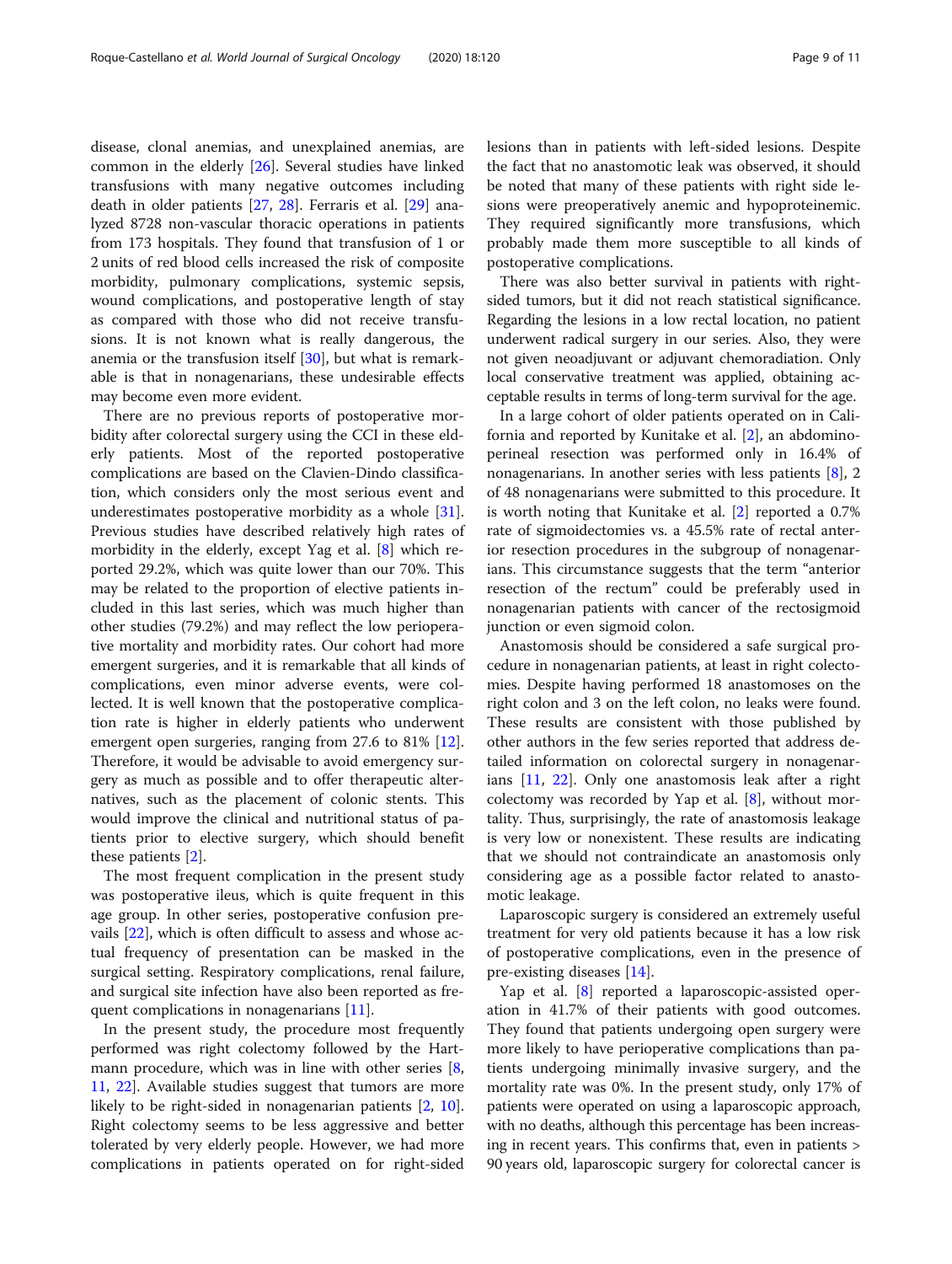<span id="page-9-0"></span>safe. Moreover, laparoscopy seems to improve postoperative outcomes in the elderly as compared with younger patients [[32](#page-10-0)].

On the other hand, there are few studies that evaluate the outcomes in terms of toxicity and survival among nonagenarian patients with CRC treated with chemotherapy or concurrent chemoradiation therapy. Reddy et al. [\[33](#page-10-0)] reported that despite the high rate of treatment toxicity, selected octogenarian and nonagenarian patients could benefit from chemotherapy. However, in this study, which does not distinguish between octogenarians and nonagenarians, the exact role that chemotherapy could play in nonagenarian patients is not clear. In other studies [\[22\]](#page-10-0), no patients in this age group received adjuvant therapy.

Compared with other age groups, it is evident that most surgeons are considerably less aggressive with these older patients in the presence of metastatic disease [[10\]](#page-10-0). Nevertheless, it has been an important advance to not systematically deny colorectal cancer surgery in nonagenarian people.

Elective surgery, SMPM score, and the extent of the colorectal neoplasia were related to the long-term survival in the present series. However, only TNM stage was determined to be an independent prognostic factor for survival. The tumor stage being the most determining factor in long-term survival, in line with other studies [\[12](#page-10-0)], demonstrates that this population will behave oncologically in a similar way to younger groups of patients with CRC.

In order to identify other factors that delimited the type of elderly patient who would most benefit from surgery in colorectal cancer, the patients were also separated into two groups according to the surgical procedure performed: curative and elective surgery vs palliative and/or emergency surgery. However, neither biodemographic factors nor any preoperative clinical variable could help demonstrate possible differences between these two groups, probably because of the limited number of patients.

The limitations of the study include its retrospective nature, the relatively small size of the series, the unknown proportion of patients with colorectal cancer who were not operated on and were referred for palliative care, and the lack of postoperative quality of life assessment. On the other hand, preoperative geriatric assessment has become a powerful tool that could help to understand what type of patients would benefit the most from the surgical treatment. Due to the retrospective nature of the study design, these data were not evaluated. The strengths of this study include the availability of detailed perioperative information on the oldest population treated in our department, the long follow-up of this cohort, and the hopeful longterm outcomes, which can be extrapolated to the general population of nonagenarians.

# Conclusion

We support that advanced age, per se, is not a disease and should never be a contraindication for a surgical procedure in patients with CRC. Moreover, we consider that chronological age serves as a poor substitute for biological age, which in itself is difficult to define or determine. We conclude that colorectal cancer surgery is relatively safe in selected nonagenarian patients and may achieve a long-term survival.

#### Acknowledgements

Not applicable

#### Authors' contributions

CRC: contributed to writing the manuscript. RFC: data collection, contributed to writing the manuscript. ENR: data collection. MAA: data analysis, contributed to writing the manuscript. JMG: design, statistic analysis, and coordination. The authors read, commented, and approved the manuscript.

## Funding

Not applicable

#### Availability of data and materials Not applicable

Ethics approval and consent to participate The study was approved by the Hospital Ethics Committee (Code 120273).

#### Consent for publication

Not applicable

#### Competing interests

The authors declare that they have no competing interests.

#### Author details

<sup>1</sup> Department of General Surgery, Hospital Universitario de Gran Canaria Dr. Negrín, Universidad de Las Palmas de Gran Canaria, Las Palmas de Gran Canaria, Spain. <sup>2</sup>Department of Anesthesiology, Hospital Universitario de Gran Canaria Dr. Negrín, Universidad de Las Palmas de Gran Canaria, Las Palmas de Gran Canaria, Spain. <sup>3</sup>Department of General and Digestive Surgery, Hospital Universitario de Gran Canaria Dr. Negrín, Universidad de Las Palmas de Gran Canaria, Las Palmas de Gran Canaria, Spain.

# Received: 1 April 2020 Accepted: 25 May 2020 Published online: 03 June 2020

#### References

- 1. Kontis V, Bennett JE, Mathers CD, Li G, Foreman K, Ezzati M. Future life expectancy in 35 industrialised countries: projections with a Bayesian model ensemble. Lancet. 2017;389:1323–35.
- 2. Kunitake H, Zingmond DS, Ryoo J, Ko CY. Caring for octogenarian and nonagenarian patients with colorectal cancer: what should our standards and expectations be? Dis Colon Rectum. 2010;53:735–43.
- 3. Kordatou Z, Kountourakis P, Papamichael D. Treatment of older patients with colorectal cancer: a perspective review. Ther Adv Med Oncol. 2014;6: 128–40.
- 4. Saltzstein SL, Behling CA, Baergen RN. Features of cancer in nonagenarians and centenarians. J Am Geriatr Soc. 1998;46:994–8.
- 5. Benitez Majano S, Di Girolamo C, Rachet B, Maringe C, Guren MG, Glimelius B, et al. Surgical treatment and survival from colorectal cancer in Denmark, England, Norway, and Sweden: a population-based study. Lancet Oncol. 2019;20:74–87.
- 6. Kitagawa T, Hara M, Sano T, Sugimura T. The concept of Tenju-gann, or "natural-end cancer." Cancer 1998;83:1061–1065.
- 7. Virk GS, Jafri M, Mehdi S, Ashley C. Staging and survival of colorectal cancer (CRC) in octogenarians: Nationwide Study of US Veterans. J Gastrointest Oncol. 2019;10:12–8.
- 8. Yap R, Oliva K, Wilkins S, McMurrick PJ. Colorectal cancer surgery in the very elderly: nonagenarians. Dis Colon Rectum. 2016;59:501–7.